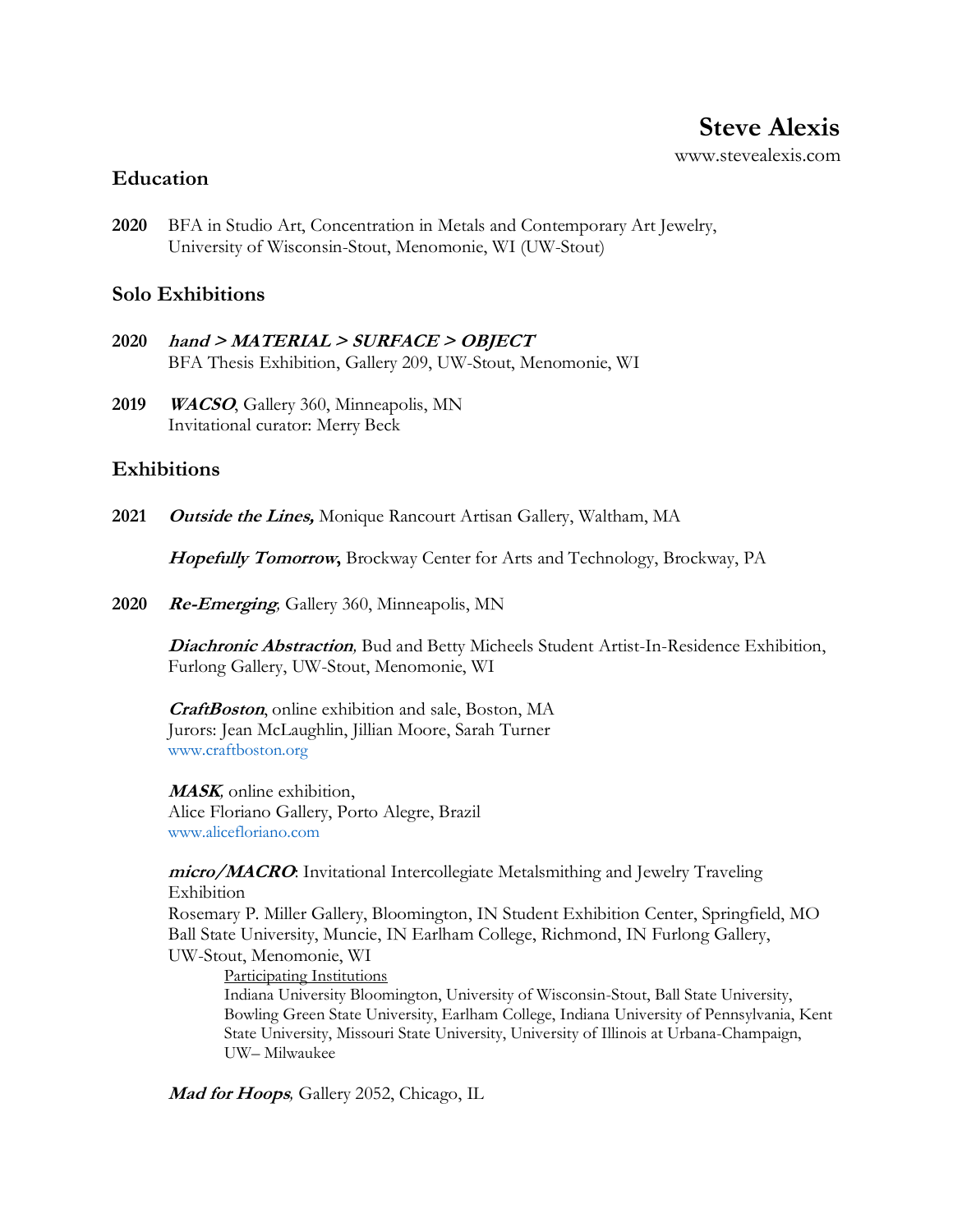**A vague sense of wrongness***,* Gallery 209, UW-Stout, Menomonie, WI

**Bee's Purple**, online exhibition, UW-Stout, Menomonie, WI

**2019 HYPONATREMIA**, Gallery 209, UW-Stout, Menomonie, WI

**Wisconsin ArtsWest 40**, L.E. Phillips Memorial Public Library, Eau Claire, WI Jurors: Frank Zetzman and Lynn Zetzman

**American Craft Council Show***,* St Paul, MN

**Awakenings**, Gallery 360, Minneapolis, MN

**Forge, Form, Fabricate***,* Southern Illinois University Carbondale, IL

**Jewellery // Sculpture Edition III***,* AA Collected, Vienna, Austria

**2018 National Association of Schools of Art and Design Student Exhibition**, Furlong Gallery, UW-Stout, Menomonie, WI Juror: Jill Olm

**End of the Year Juried Student Exhibition**, Furlong Gallery, UW-Stout, Menomonie, WI

**REFINED Biennial Competition & Exhibition**, Stephen F. Austin State University, Nacogdoches, TX Juror: Perry Price

**2017 SLIP**, Gallery 209, UW-Stout, Menomonie, WI

#### **Awards**

**2020 Bud and Betty Micheels Student Artist-In-Residence Grant**, UW-Stout, Menomonie, WI <https://www.uwstout.edu/academics/university-library/steve-alexis>

> **Mike's Art & Design 5th annual Supply Stipend Award,** Menomonie, WI

**Student Achievement Award Nomination,**  International Sculpture Center, Hamilton, NJ [www.sculpture.org](http://www.sculpture.org/)

**2019 Honorable Mention**, Wisconsin ArtsWest 40, L.E. Phillips Memorial Public Library, Eau Claire, WI